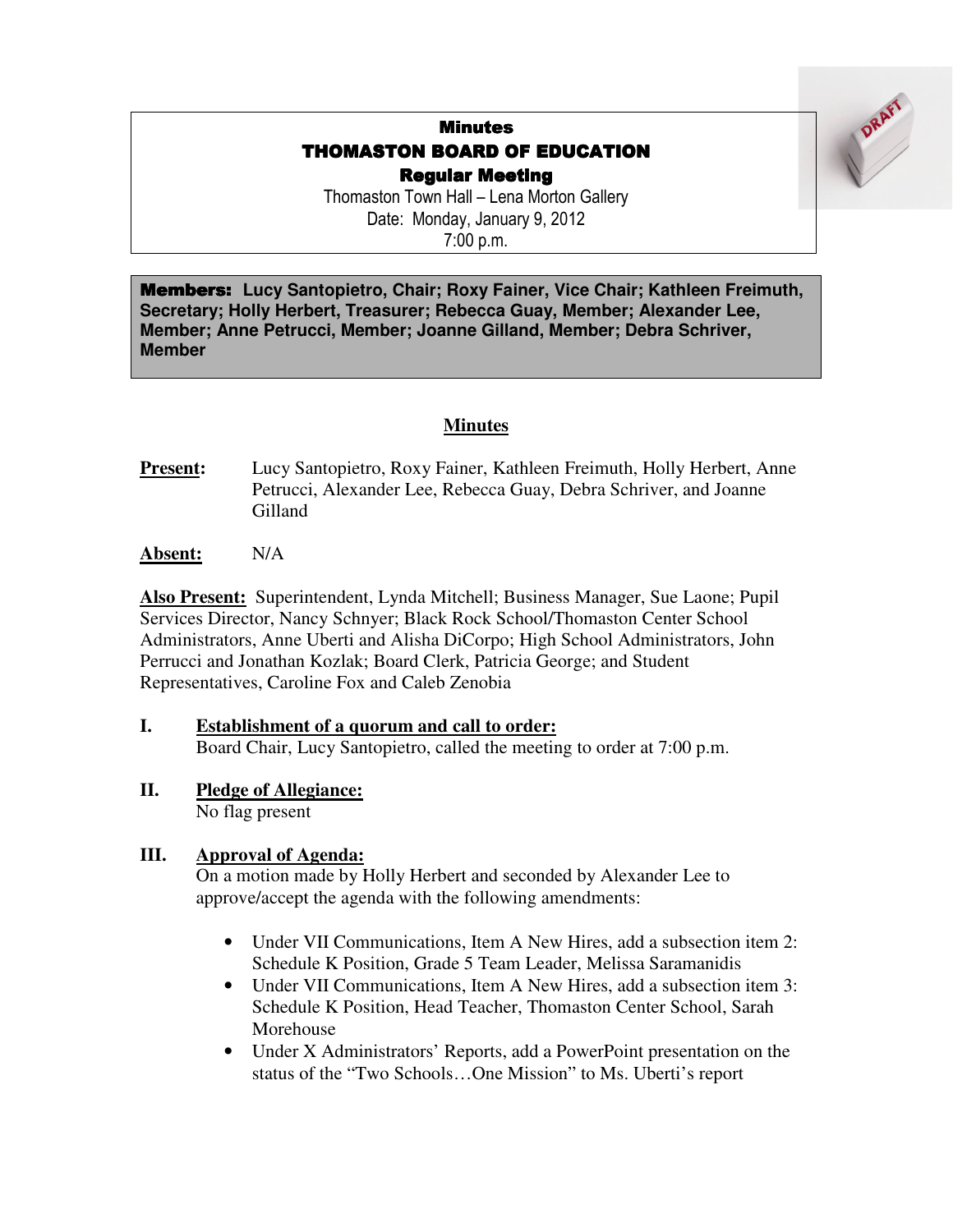- Under XI Standing Committee Reports, Item A, Budget, add a subsection Item 4, Early Retirement Discussions
- Under XI Standing Committee Reports, Item D, Technology, add a vote to accept/approve to Item 1, Odysseyware/PATHS Program/Credit Recovery

No further discussion, motion carried unanimously.

### **IV. Approval of Minutes:**

## **Special Meeting of the Board of Education dated Monday, December 12, 2011, 6:00 p.m.**

On a motion made by Holly Herbert and seconded by Joanne Gilland to approve/accept the minutes dated December 12, 2011 at 6:00 p.m.; no further discussion; Lucy Santopietro abstains; motion carried.

#### **Regular Meeting of the Board of Education dated Monday, December 12, 2011, 7:00 p.m.**

On a motion made by Joanne Gilland and seconded by Holly Herbert to approve/accept the minutes dated December 12, 2011 at 7:00 p.m.; no further discussion; motion carried unanimously.

#### **Athletic Subcommittee Meeting dated Thursday, December 22, 2011**

On a motion made by Anne Petrucci and seconded by Rebecca Guay to approve/accept the minutes dated Thursday, December 22, 2011; no further discussion; Alexander Lee and Holly Herbert abstain; motion carried.

## **V. Student Representative Reports:**

Student Representatives Caroline Fox and Caleb Zenobia addressed the Board with their reports. Topics discussed included the change in the high school menu to a healthier selection and a "Glow-in-the-dark" fundraiser/dance scheduled for after mid-terms.

#### **VI. Incredible Classroom/Student Presentation:**

A. CAPT Scholar Recognition

Several students were recognized for their performance on the 2011 Connecticut Academic Performance Test (CAPT). Board Chair, Lucy Santopietro presented each of those students with a congratulatory letter from Stefan Pryor, the Commissioner of Education.

## **VII. Communications:**

.

A. New Hires:

On a motion made by Roxy Fainer and seconded by Kathleen Freimuth to approve/accept new hires as presented; no further discussion; motion carried unanimously.

B. Resignations/Retirements/Exit Interviews: n/a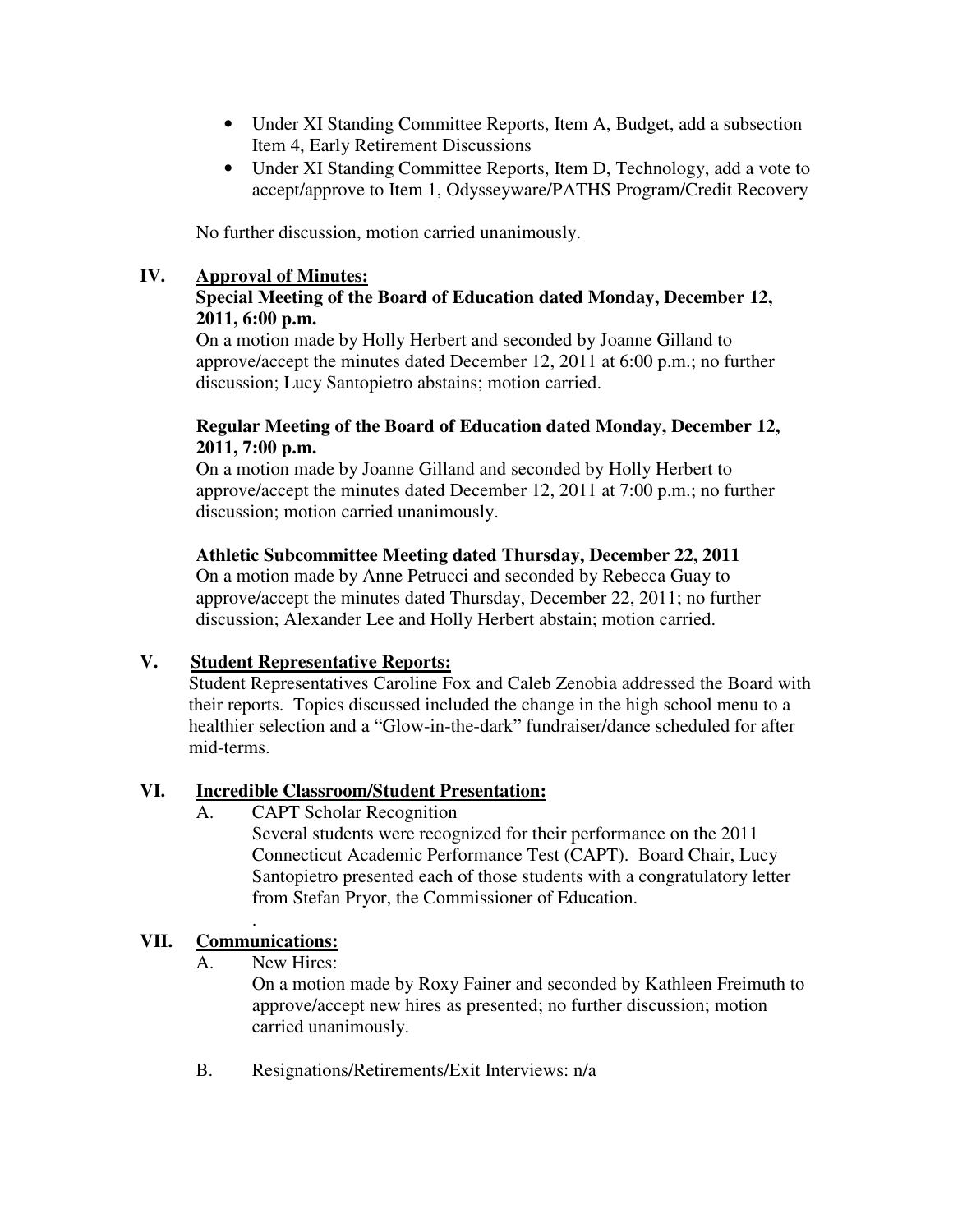# C. Athletics:

1. Athletic Trainer

Superintendent Mitchell along with members of the Athletic subcommittee and under the guidance of an attorney reviewed a contract for an athletic trainer. The services will be provided to the Boys' Varsity basketball team but will expand to include other athletic events in the future.

- D. Transfers: n/a
- E. Leaves of Absence: n/a
- F. Field Trips: n/a
- G. Correspondence:
	- 1. Honor Roll Letter First Quarter
		- Superintendent Mitchell explained that at the end of each academic quarter she generates a letter to those students who achieved honor roll status as a way of recognizing their success.

# **VIII. Superintendent's Report:**

- A. Student-of-the-month for January: Caroline Fox Superintendent Mitchell noted that Caroline Fox is the student-of-themonth for January. She is scheduled to speak at a Rotary luncheon on January  $12^{\text{th}}$ .
- B. CABE Training Superintendent Mitchell established a Board training session on Saturday, January  $7<sup>th</sup>$  from 9:00 a.m. to 12:00 p.m. The session was held to assist newly elected Board members in their new role, as well as a refresher course for existing Board members. Nick Caruso from CABE presented.
- C. Math-a-thon The Central office received a communication from Kristin Raymond, a district faculty member, regarding a recent Math-a-thon which generated proceeds in the amount of \$1,525. Ms. Mitchell has invited Ms. Raymond to a future Board meeting to highlight the fundraiser and its subsequent success.

## **IX. Business Manager's Report:** n/a

# **X. Administrators' Reports:**

A. Pupil Services Director, Nancy Schnyer Ms. Schnyer indicated that she had been very busy working through state reporting. She also indicated that she had been working closely with Alisha, the Assistant Principal of the "Two Schools" mission, melding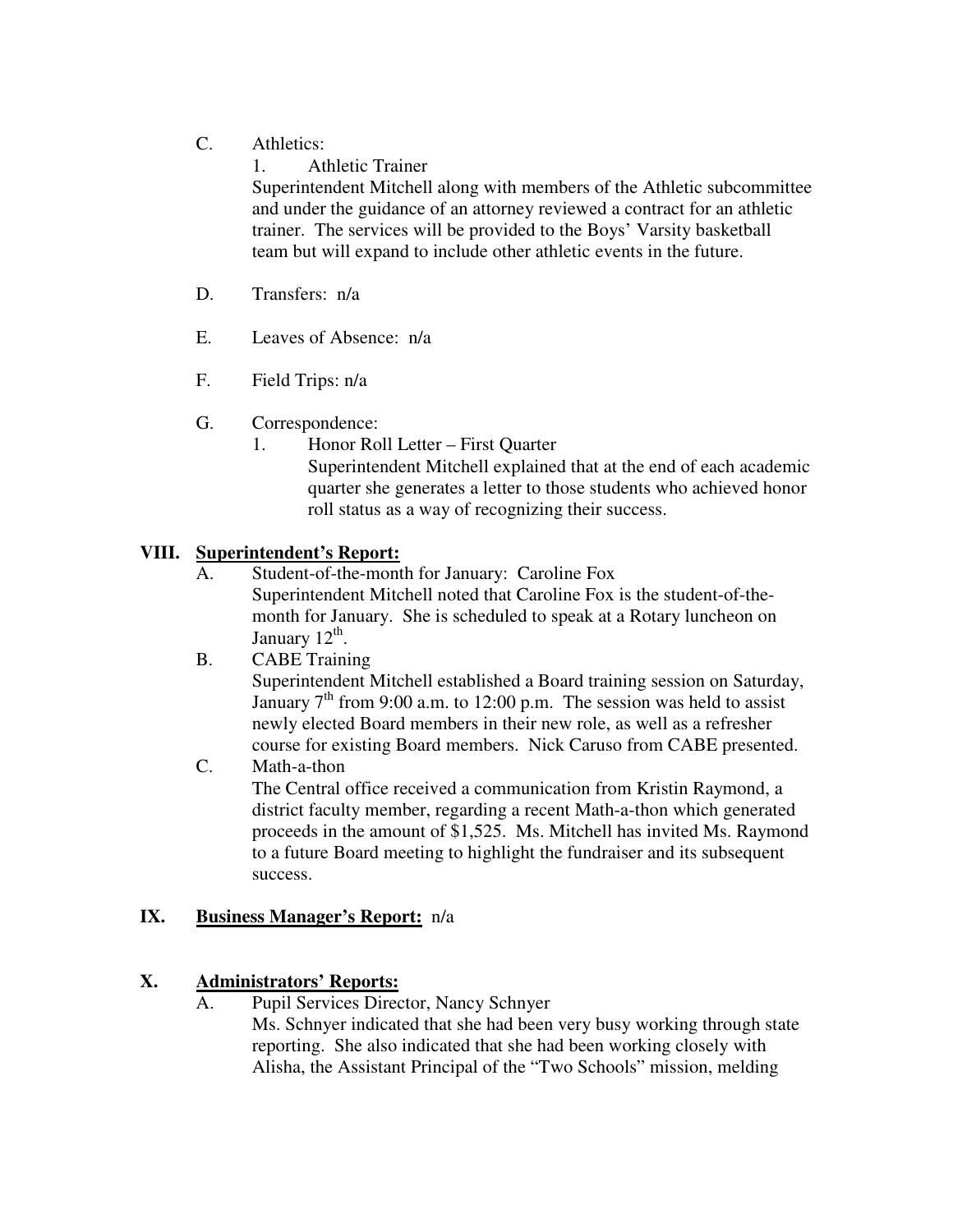together the Pre-K and K registration process, specifically the use of common forms.

- B. High School Principal, John Perrucci Principal Perrucci had no further information to add to his written report but indicated he had a few topics later in the agenda that he would be discussing.
- C. BRS/TCS: "Two Schools…One Mission", Anne Uberti Ms. Uberti gave a Powerpoint presentation on the status of the "Two Schools – One Mission". The report covered where the district started, what has been accomplished, the success of the mission and moving forward. Board member, Joanne Gilland noted that the information should be disseminated to parents.

## **XI. Standing Committee Reports:**

A. Budget

Items 1 and 2:

On a motion made by Holly Herbert and seconded by Kathleen Freimuth to approve/accept the Summary by Budget Line year-to-date expenditures of \$6,575,240.47 and the December 2011 transfers as presented; no further discussion; motion carried unanimously.

Item 3:

On a motion made by Holly Herbert and seconded by Kathleen Freimuth to approve/accept the Pre-K Tuition Rates as presented; no further discussions; motion carried unanimously.

Item 4:

Early Retirement Incentive

 On a motion made by Kathleen Freimuth and seconded by Holly Herbert to approve/accept an Early Retirement Incentive for certified staff; no further discussion; motion carried unanimously.

- B. Curriculum/Instruction: n/a
- C. Maintenance/Facilities:
	- 1. Boilers High School
		- Principal Perrucci indicated that the boiler situation at the high school is still not favorable. It was the consensus of the Board to contact an attorney.
	- 2. 12/28/11 Smoke Test Offensive Odor Study Principal Perrucci indicated that there is a "sparatic" offensive odor that occurs at the high school, mostly after a heavy rain event. A smoke test was recently performed and several issues were revealed that will need to be addressed.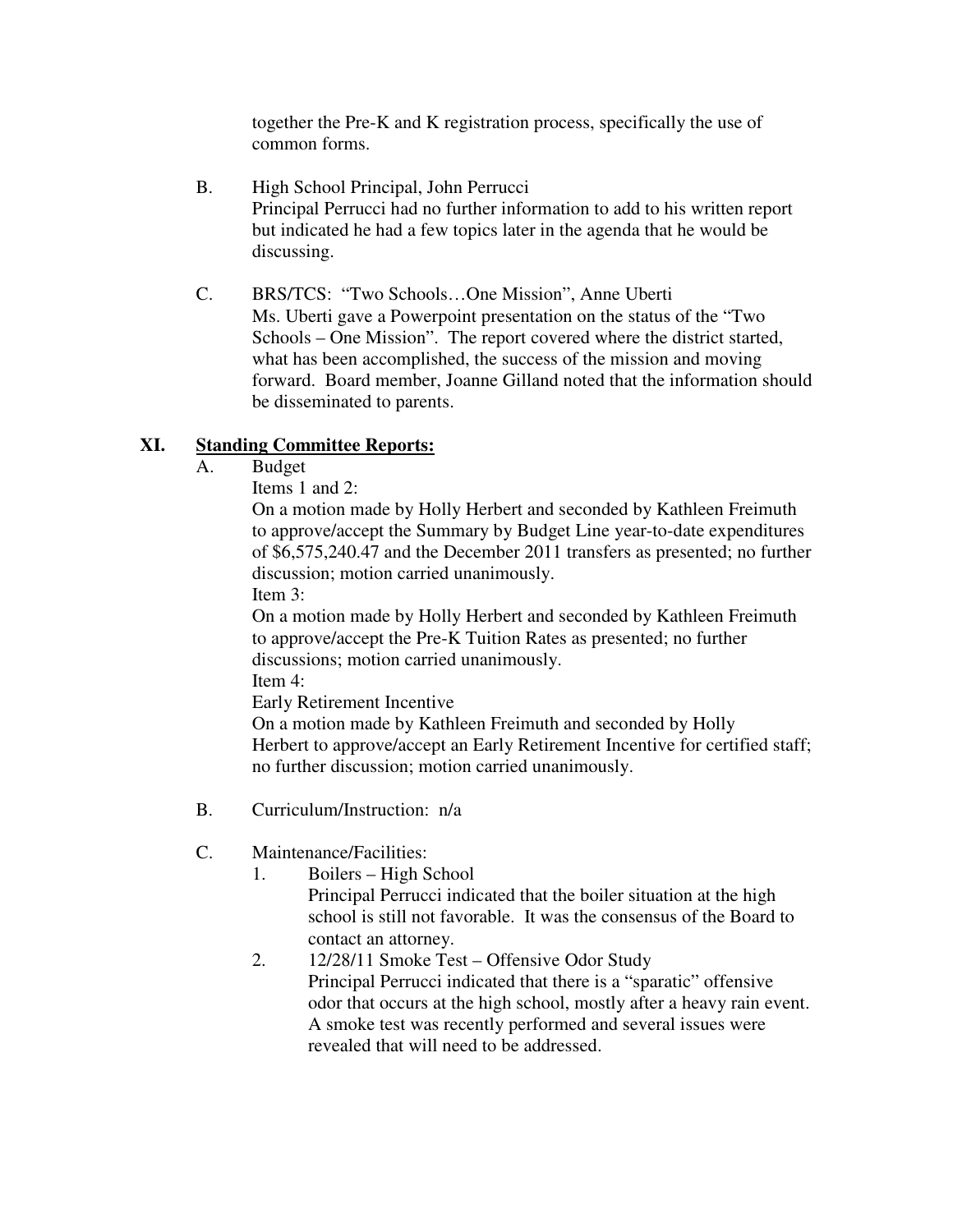- D. Technology:
	- 1. Odysseyware/PATHS Program/Credit Recovery Principal Perrucci would like to offer Odysseyware, an on-line learning tool typically used for credit recovery, as a pilot method of instruction for the district's PATHS Program come February. The intent would then be to move to the entire student body. He distributed a draft policy to Board members for review.

On a motion made by Joanne Gilland and seconded by Kathleen Freimuth to approve/accept the use of Odysseyware; no further discussion; motion carried unanimously.

2. Phone Update

Principal Uberti indicated that there have been serious problems with the phone system which culminated prior to the Christmas break. It appears to be more of an infrastructure issue as opposed to the new phone system. Currently, the school is in a "stand alone" mode which means the loss of the voicemail system and the 5-digit dialing capability between schools. A.T.T. is scheduled to visit the school in the near future to assess the situation.

- 3. District Technology Positions Superintendent Mitchell indicated the technology position interviews have been conducted. Several candidates were called back to have an offer of employment. Those names will be brought before the Board for approval at the February Board meeting.
- E. Personnel: n/a
- F. Transportation: n/a
- G. Athletics: n/a
- H. Long Range Task Force/Building Committee: n/a
- H. Policy:
	- 1. School Climate Presentation: Assistant Principal Kozlak reiterated some of the information he provided at earlier BoE meetings on the subject of school climate and submitted the policy for approval.
	- 2. School Climate Policy: On a motion made by Holly Herbert and seconded by Kathleen Freimuth to approve/accept the School Climate policy which replaces the existing bullying policy; no further discussion; motion carried unanimously.